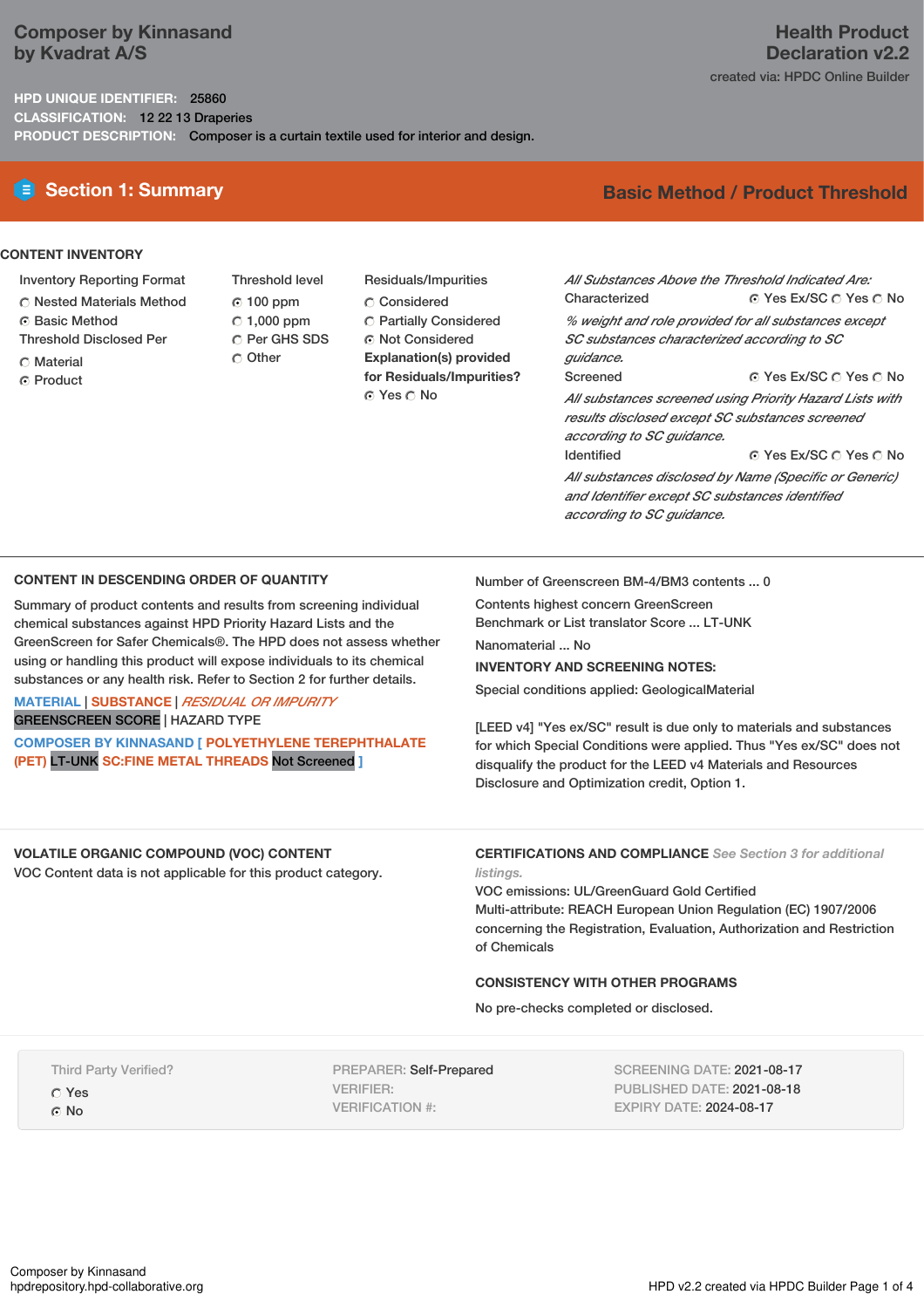This section lists contents in a product based on specific threshold(s) and reports detailed health information including hazards. This HPD uses the *inventory method indicated above, which is one of three possible methods:*

- *Basic Inventory method with Product-level threshold.*
- *Nested Material Inventory method with Product-level threshold*
- *Nested Material Inventory method with individual Material-level thresholds*

Definitions and requirements for the three inventory methods and requirements for each data field can be found in the HPD Open Standard version *2.2, available on the HPDC website at: [www.hpd-collaborative.org/hpd-2-2-standard](https://www.hpd-collaborative.org/hpd-2-2-standard)*

| <b>COMPOSER BY KINNASAND</b>                                        |                                                                                                                                                                                                                                                                                                                                                                                                                                                                                                                  |  |                 |                                                |                                                     |  |  |
|---------------------------------------------------------------------|------------------------------------------------------------------------------------------------------------------------------------------------------------------------------------------------------------------------------------------------------------------------------------------------------------------------------------------------------------------------------------------------------------------------------------------------------------------------------------------------------------------|--|-----------------|------------------------------------------------|-----------------------------------------------------|--|--|
| PRODUCT THRESHOLD: 100 ppm                                          | RESIDUALS AND IMPURITIES CONSIDERED: No                                                                                                                                                                                                                                                                                                                                                                                                                                                                          |  |                 |                                                |                                                     |  |  |
| https://www.kvadrat.dk/en/products/curtains/7098-composer           | RESIDUALS AND IMPURITIES NOTES: The residuals/impurities have not been considered as there by our requirements have not been used<br>substances of concern and the textile is produced with a high focus on sustainability in all its processes. The textile follow the EU Ecolabel dye<br>restrictions incl. AZO dye and heavy metal restrictions. No content of formaldehyde. Complies with REACH regulation.<br>OTHER PRODUCT NOTES: Website link to see further technical specifications and certifications: |  |                 |                                                |                                                     |  |  |
|                                                                     | POLYETHYLENE TEREPHTHALATE (PET)<br>ID: 25038-59-9                                                                                                                                                                                                                                                                                                                                                                                                                                                               |  |                 |                                                |                                                     |  |  |
|                                                                     | HAZARD SCREENING METHOD: Pharos Chemical and Materials Library HAZARD SCREENING DATE: 2021-08-18 11:29:28                                                                                                                                                                                                                                                                                                                                                                                                        |  |                 |                                                |                                                     |  |  |
| $\%$ : 94,0000                                                      | <b>GS: LT-UNK</b>                                                                                                                                                                                                                                                                                                                                                                                                                                                                                                |  |                 |                                                | RC: None NANO: No SUBSTANCE ROLE: Textile component |  |  |
| <b>HAZARD TYPE</b>                                                  | <b>AGENCY AND LIST TITLES</b>                                                                                                                                                                                                                                                                                                                                                                                                                                                                                    |  | <b>WARNINGS</b> |                                                |                                                     |  |  |
| None found                                                          |                                                                                                                                                                                                                                                                                                                                                                                                                                                                                                                  |  |                 | No warnings found on HPD Priority Hazard Lists |                                                     |  |  |
|                                                                     | SUBSTANCE NOTES: The composition is 100% Trevira CS polyester yarns. The yarn is inherently flame retardant as a phosphor-organic                                                                                                                                                                                                                                                                                                                                                                                |  |                 |                                                |                                                     |  |  |
| compound is integrated in the yarn.<br><b>SC:FINE METAL THREADS</b> | HAZARD SCREENING METHOD: Pharos Chemical and Materials Library HAZARD SCREENING DATE: Not Screened                                                                                                                                                                                                                                                                                                                                                                                                               |  |                 |                                                | ID: SC:GeoMat                                       |  |  |
| %: $1,0000 - 6,0000$                                                | <b>GS: Not Screened</b>                                                                                                                                                                                                                                                                                                                                                                                                                                                                                          |  |                 |                                                | RC: None NANO: No SUBSTANCE ROLE: Textile component |  |  |
| <b>HAZARD TYPE</b>                                                  | <b>AGENCY AND LIST TITLES</b>                                                                                                                                                                                                                                                                                                                                                                                                                                                                                    |  | <b>WARNINGS</b> |                                                |                                                     |  |  |
|                                                                     | Hazard Screening not performed                                                                                                                                                                                                                                                                                                                                                                                                                                                                                   |  |                 |                                                |                                                     |  |  |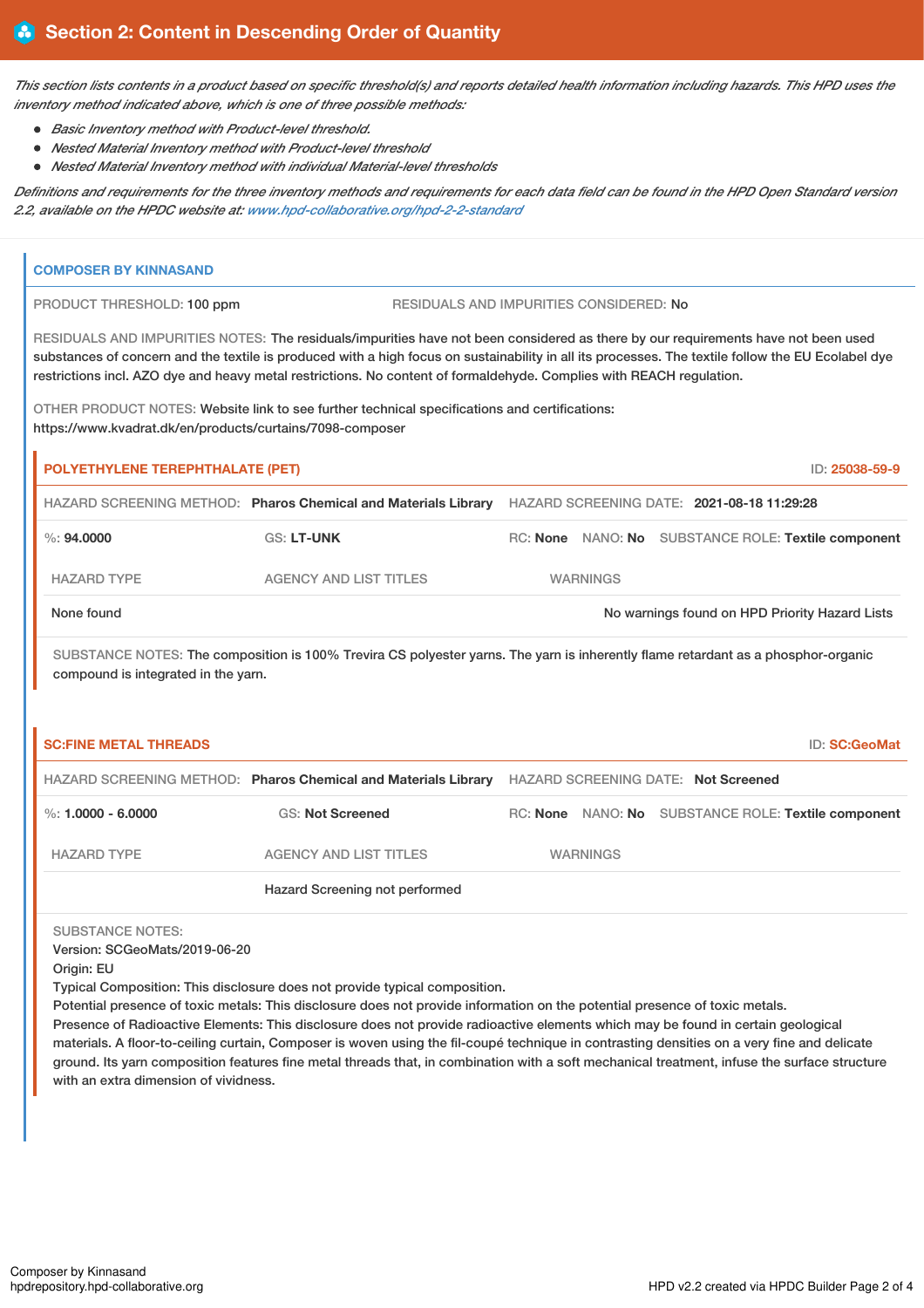This section lists applicable certification and standards compliance information for VOC emissions and VOC content. Other types of health or *environmental performance testing or certifications completed for the product may be provided.*

| <b>VOC EMISSIONS</b>                                                                                                                                           | <b>UL/GreenGuard Gold Certified</b>                                         |                                            |  |  |  |  |  |
|----------------------------------------------------------------------------------------------------------------------------------------------------------------|-----------------------------------------------------------------------------|--------------------------------------------|--|--|--|--|--|
| CERTIFYING PARTY: Third Party<br><b>APPLICABLE FACILITIES: AII</b><br><b>CERTIFICATE URL:</b><br>https://www.kvadrat.dk/en/products/curtains/7098-<br>composer | ISSUE DATE: 2021-05- EXPIRY DATE:<br>21                                     | <b>CERTIFIER OR LAB: UL</b><br>Environment |  |  |  |  |  |
| CERTIFICATION AND COMPLIANCE NOTES: As the Greenguard certification is renewed annually there has not been set an expiry date.                                 |                                                                             |                                            |  |  |  |  |  |
| <b>MULTI-ATTRIBUTE</b>                                                                                                                                         | REACH European Union Regulation (EC) 1907/2006 concerning the Registration, |                                            |  |  |  |  |  |

|                                                                                                           | <b>Evaluation, Authorization and Restriction of Chemicals</b> |  |                               |  |  |
|-----------------------------------------------------------------------------------------------------------|---------------------------------------------------------------|--|-------------------------------|--|--|
| CERTIFYING PARTY: Self-declared<br>APPLICABLE FACILITIES: AII<br>CERTIFICATE URL: https://echa.europa.eu/ | ISSUE DATE: 2007-06- EXPIRY DATE:<br>01                       |  | <b>CERTIFIER OR LAB: None</b> |  |  |
| CERTIFICATION AND COMPLIANCE NOTES:                                                                       |                                                               |  |                               |  |  |

# **Section 4: Accessories**

This section lists related products or materials that the manufacturer requires or recommends for installation (such as adhesives or fasteners), maintenance, cleaning, or operations. For information relating to the contents of these related products, refer to their applicable Health Product *Declarations, if available.*

No accessories are required for this product.

# **Section 5: General Notes**

Test results for Composer: LIGHTFASTNESS: 5